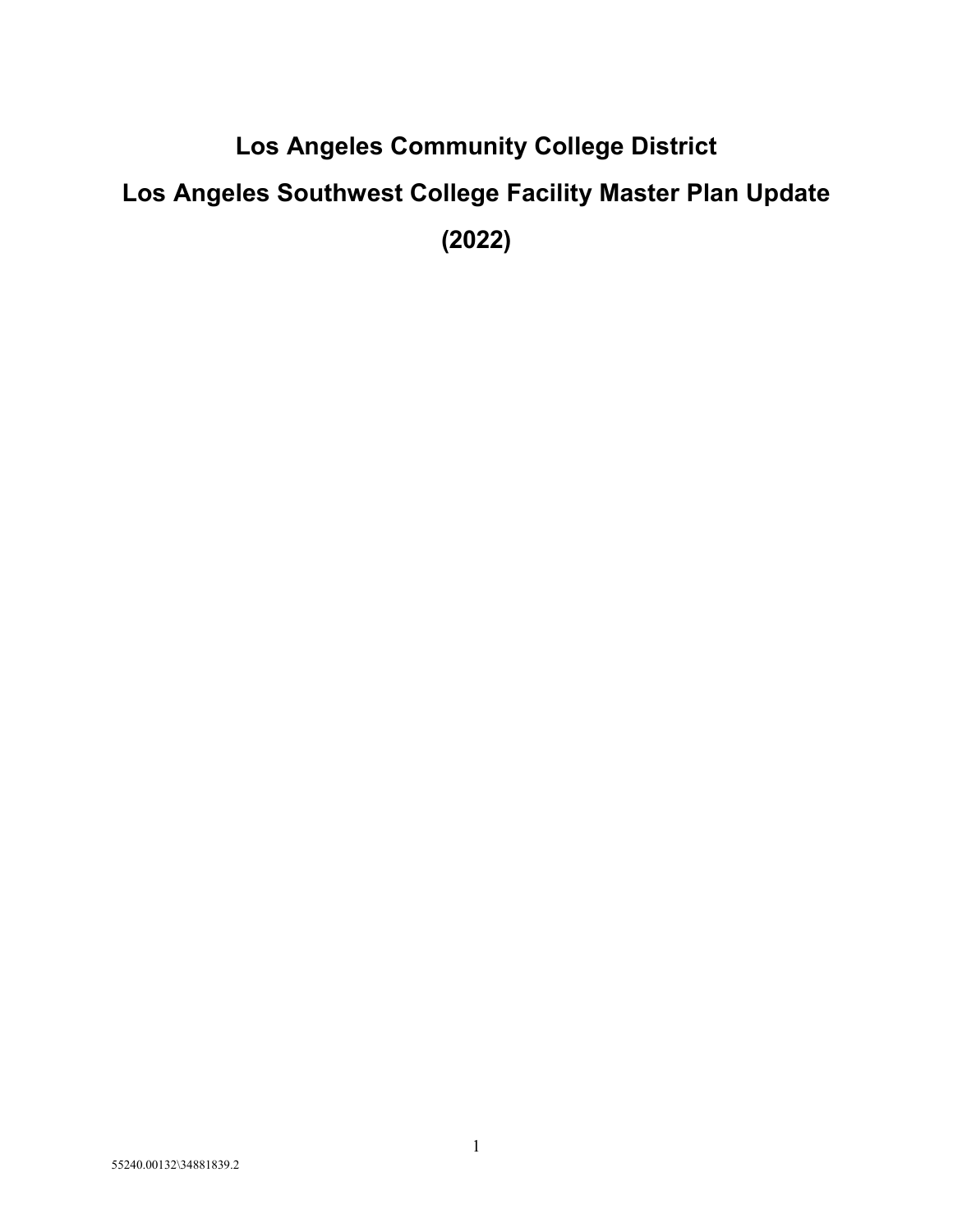# **Los Angeles Community College District**

# **Los Angeles Southwest College Facility Master Plan Update**

# **Introduction**

This is the latest in a series of updates to the Los Angeles Southwest College Facility Master Plan. The purpose of this update to the Facility Master Plan (hereinafter referred to as the 2022 Master Plan Update) is to:

- Carry out renovations on existing buildings; and
- Add new lighted athletic facilities and a support building on the southern portion of the campus.

No other revisions are proposed and implementation of the 2022 Master Project will not have any direct effect on campus enrollment or employment.

# **Background**

A Facility Master Plan was adopted for Los Angeles Southwest College ("LASC") in 2003. The Los Angeles Community College District ("District") Board of Trustees certified an Environmental Impact Report ("EIR") for the Master Plan on November 19, 2003. The Facility Master Plan was subsequently revised in 2007, 2010, and 2017. The District prepared documentation under the California Environmental Quality Act ("CEQA") for each of these iterations ("Previous Environmental Documentation"). Specifically, in 2007 the District approved an Addendum to the 2003 Master Plan EIR to relocate LASC's shipping/receiving uses to a new building on the eastern portion of the campus and to install a new Central Plant in the exiting shipping/receiving on the western portion of the campus. Then, in 2010, a Supplemental EIR to the 2003 Master Plan was certified for the construction of additional buildings, modernizations of existing facilities, and infrastructure upgrades. An Addendum to the 2003 FMP EIR was also certified in 2010 for the construction of a high school building (Middle College High School) on the campus. Finally, in 2017, a Categorical Exemption was approved to construct of the School of Science, develop permanent space for the nursing program, increase the capacity of the Central Plant, develop the Student Union Building, renovate the Technical Education Center building, increase signage, landscaping, and implement an Americans with Disabilities Act (ADA) project. Future building sites were also identified in the 2017 FMP Update.

# **2022 Master Plan Update**

As noted above, the 2022 Master Plan Update includes the following changes:

- Partial renovation to Building No. 1 School of Career & Technical Education, Building No. 7 Student Services Education Center, and Building No. 8 Technical Education Center; and
- Add athletic facilities, including soccer and softball fields, small courts and a support building, on southern proportion of the campus.

No other revisions to the Master Plan are proposed. The 2022 Master Plan Update does not affect previously-projected campus enrollment or employment.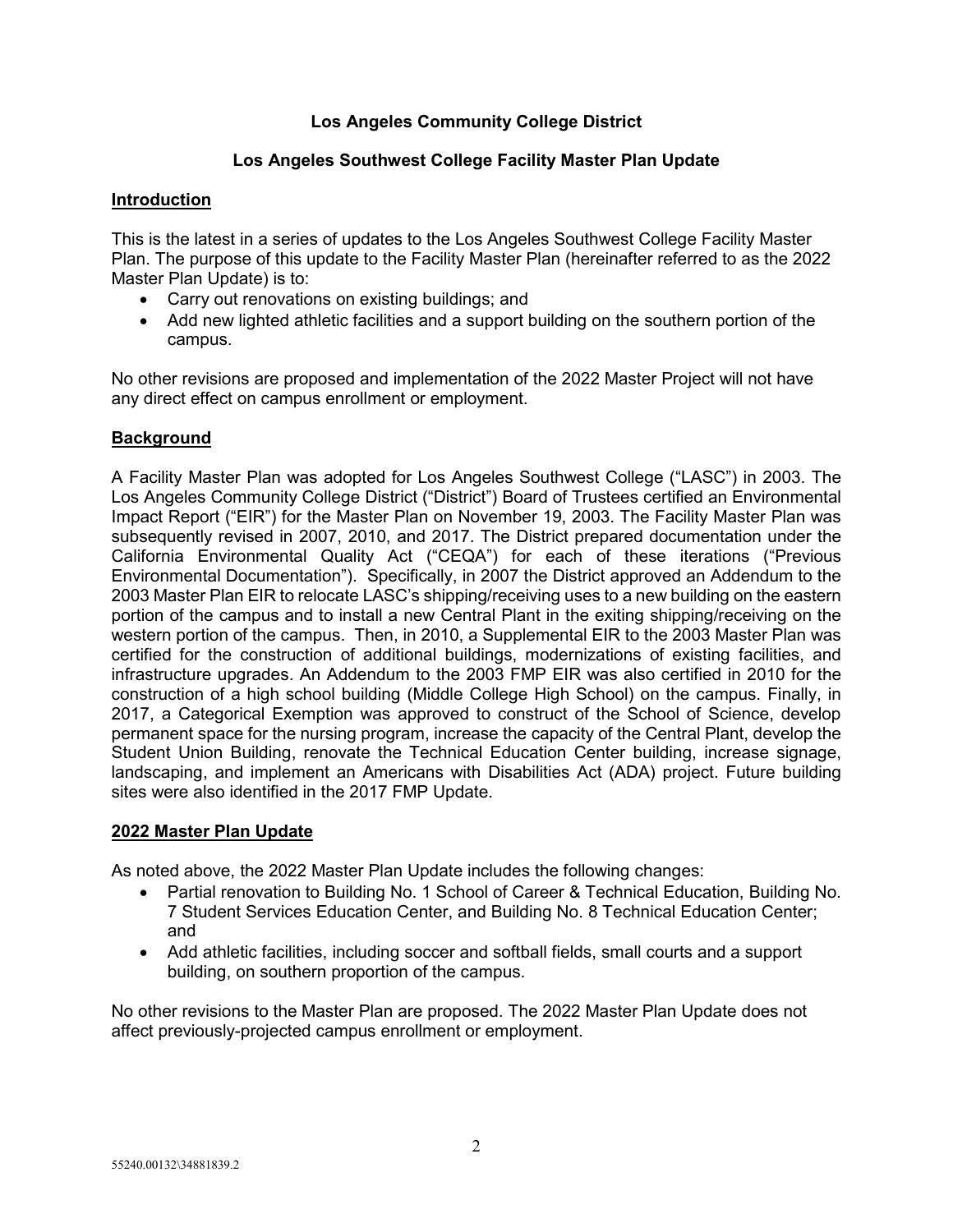## **Exhibit 1: Existing 2017 Master Plan Campus Map**



Source: LACCD, 2021.



LASC 2022 Facilities Master Plan Update Addendum to the LASC Facilities Master Plan EIR

LOS ANGELES COMMUNITY COLLEGE DISTRICT

**FIGURE 2-3** 2017 FACILITIES MASTER PLAN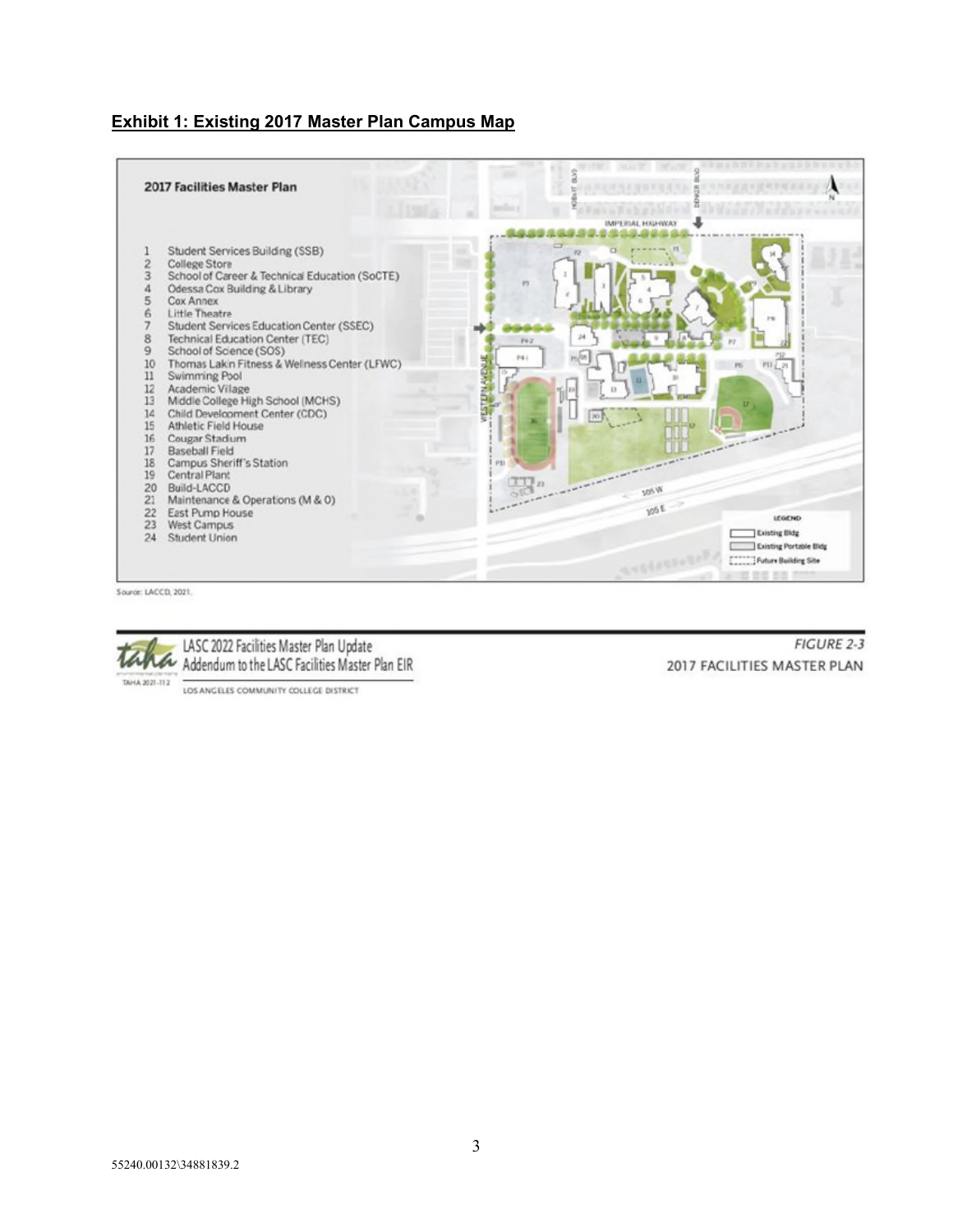# **Exhibit 2: Proposed Changes to the Existing Master Plan Campus Map**



Source: LACCD, 2021.



Taha LASC 2022 Facilities Master Plan Update<br>Taha Addendum to the LASC Facilities Master Plan EIR

LOS ANGELES COMMUNITY COLLEGE DISTRICT

**FIGURE 2-4** CHANGES TO THE FACILITIES MASTER PLAN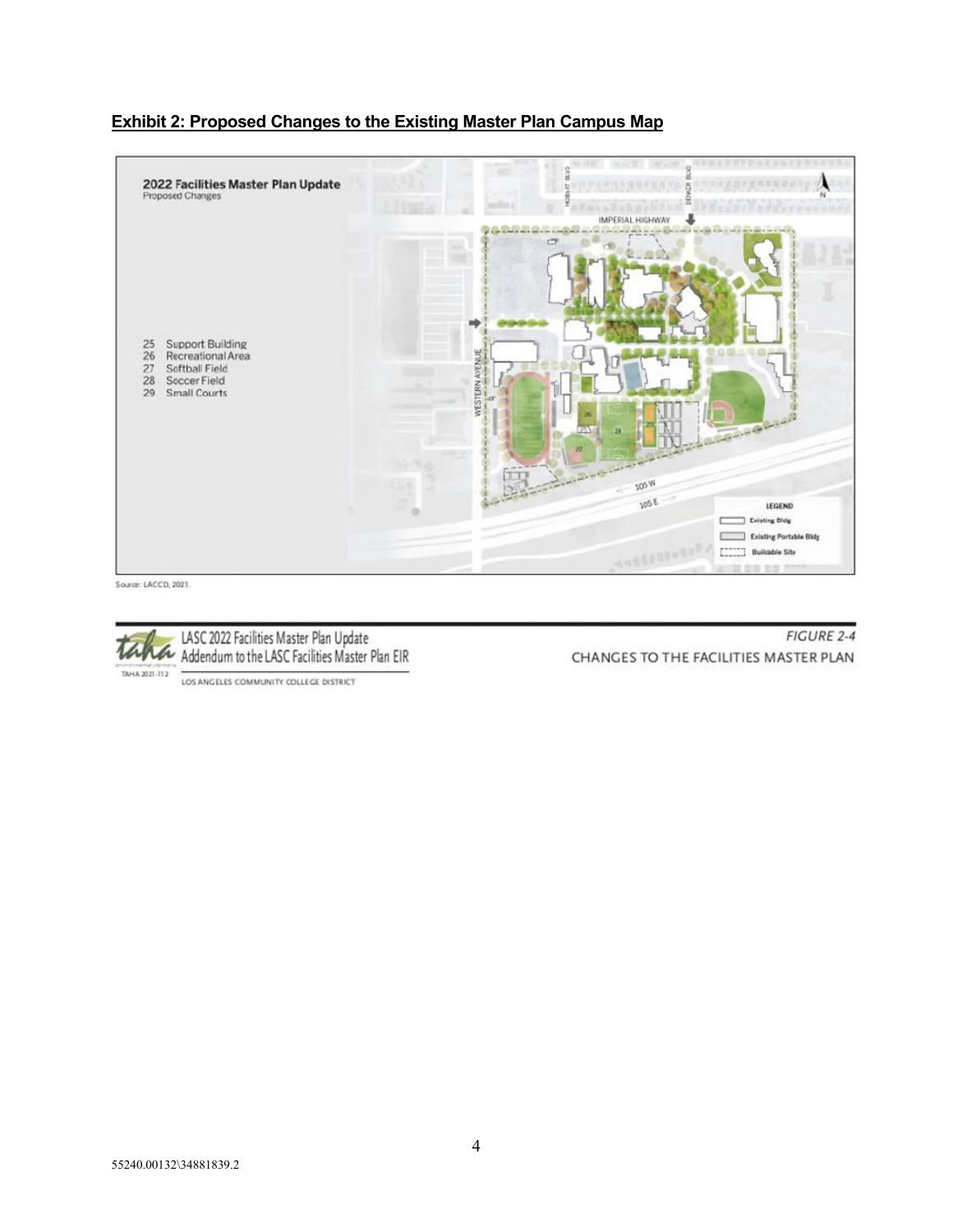## **Exhibit 3: Proposed 2022 Master Plan Update Campus Map**



Source: LACCD, 2021.



LASC 2022 Facilities Master Plan Update TAMA Addendum to the LASC Facilities Master Plan EIR

**FIGURE 2-5** 2022 FACILITIES MASTER PLAN UPDATE

LOS ANGELES COMMUNITY COLLEGE DISTRICT